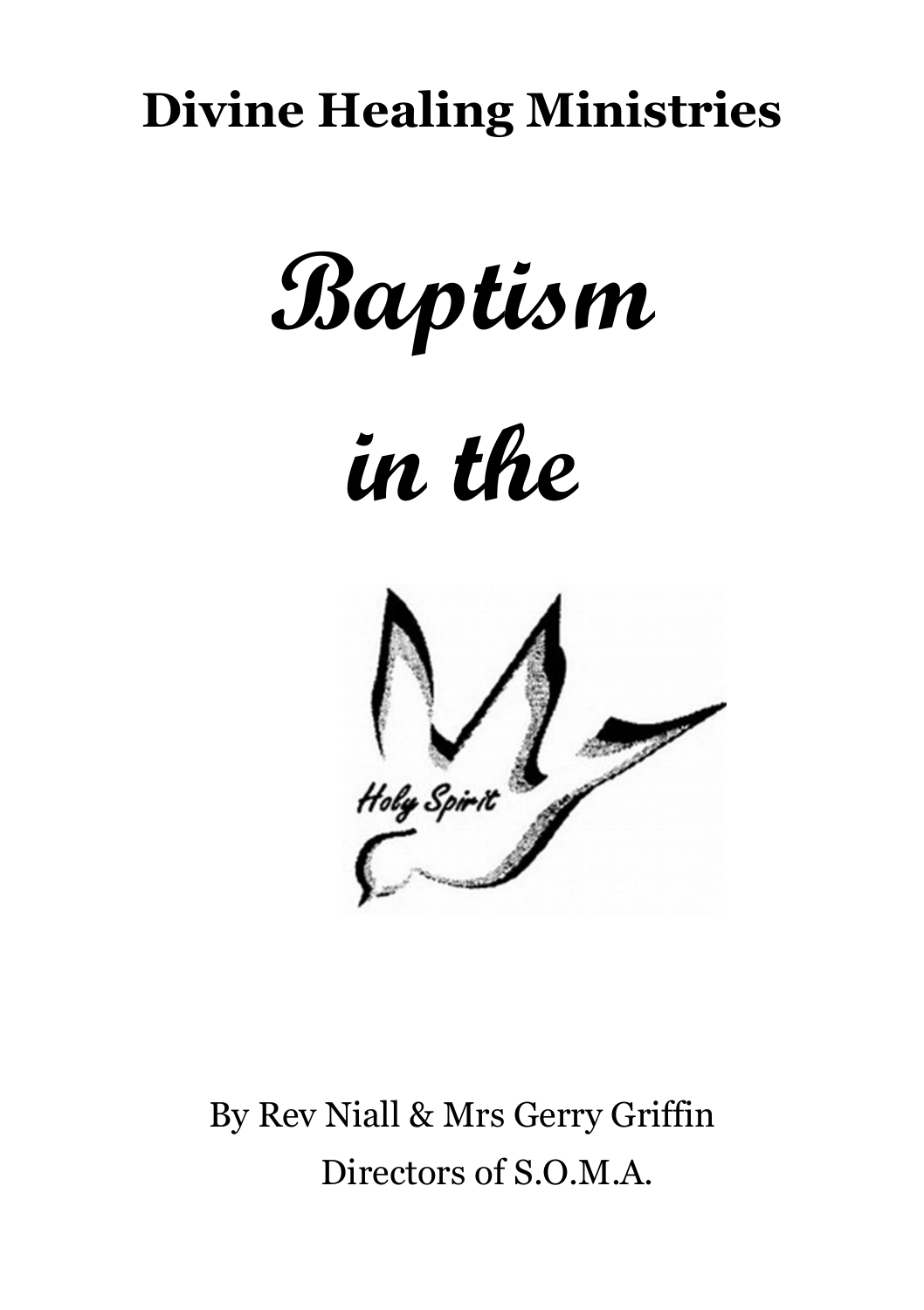Derek Prince, a well known teacher of Scripture for many years, said that we should not seek baptism in the Holy Spirit unless we are really serious with God, because "*it is not a picnic*".

The baptism is the Holy Spirit being poured upon us and it is receiving the Holy Spirit into us, this is what Paul writes in **1 Corinthians 12:13**

"*For we are all baptised by one Spirit into one body, whether Jews or Greeks, slave or free and we were all given the one Spirit to drink"*

This links in with what Jesus said in **John 7:37-39**

"*On the last and greatest day of the feast, Jesus stood and said in a loud voice, 'If anyone is thirsty, let him come to Me and drink. Whoever believes in Me, as Scripture has said, streams of living water will flow from within him'. By this he meant the Spirit, whom those who believed in Him were later to receive. Up to that time the Spirit had not been given, since Jesus had not yet been glorified".*

**The first question we need to ask is: "***How thirsty am I for Jesus? Am I as thirsty for His Holy Spirit as I would be for a glass of water in a hot land***?"** 

**If I am really thirsty, longing for more of Jesus to flow in and out of me then I want to drink, be filled and overflow, become rivers of living water, a channel for others.**

**The next question that could be asked is, "***How can I be open to the Holy Spirit?***"**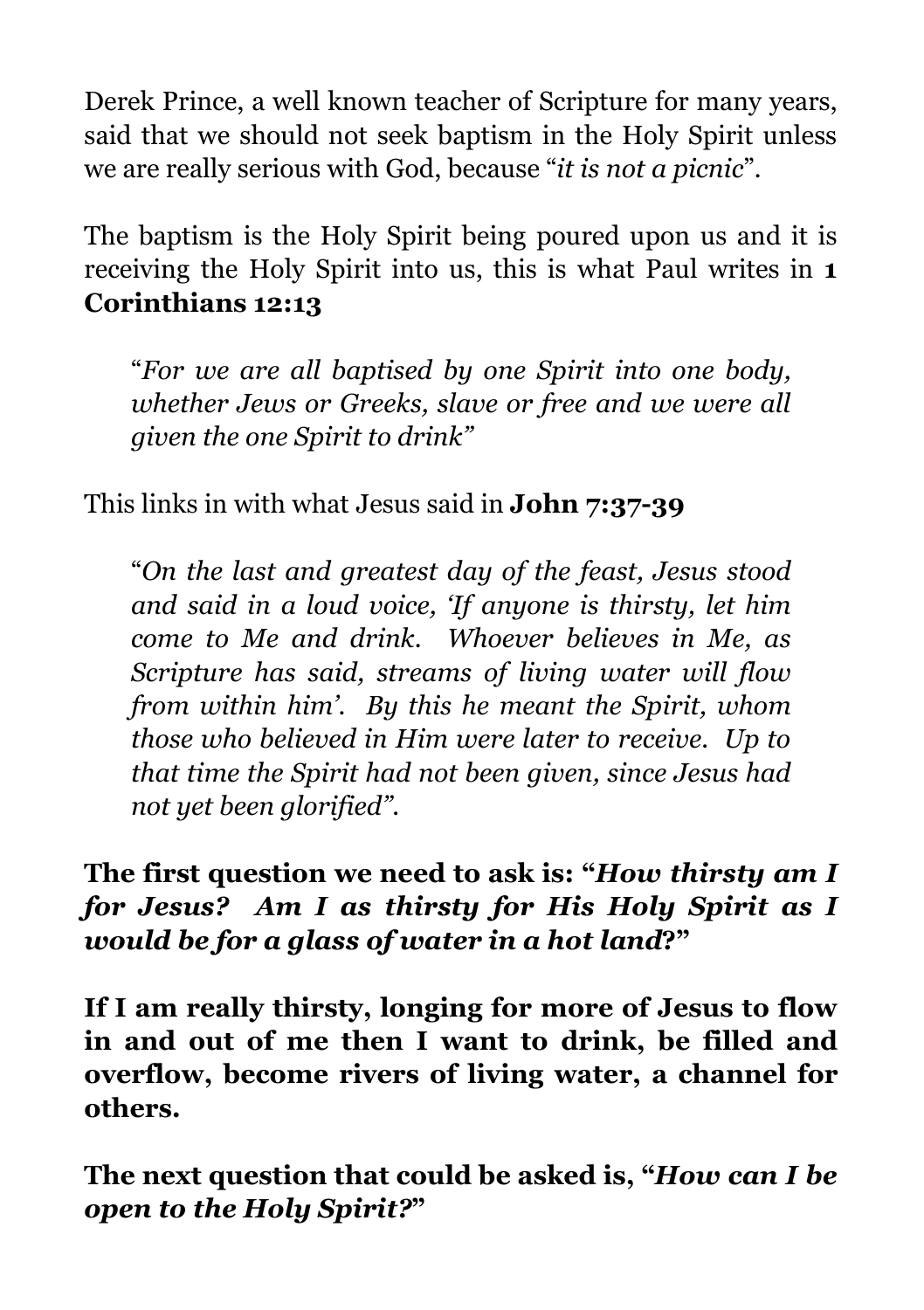According to Scripture here are the stages which I can follow: **Acts 2 part of verse 38:** "*Repent…….*"

I need to submit myself completely to God without reservation, holding nothing in my mind, heart, soul and spirit from Him and submit to His requirements of my life and lifestyle.

| <b>Luke 11:9-13</b> | "I need to ask God"    |
|---------------------|------------------------|
| <b>John 7:37-39</b> | "I need to be thirsty" |

When you live in a hot and sticky climate you may not be desperate for something to eat but you'll probably be gasping for water. You could be feeling weak and have a headache but as soon as you take a long drink of water the headache vanishes and you feel strong again. When you are really

thirsty you don't discuss, analyse and debate your need for water…. You go straight to where there is water and you drink.

| <b>John 1:35, Matt 2:11</b> |  |
|-----------------------------|--|
|-----------------------------|--|

**John 1:35, Matt 2:11** "*I need to come to Jesus*"

He is the Baptiser in the Holy Spirit

| 1 Cor 12:13, Isaiah 55:1, | "I need to drink" |
|---------------------------|-------------------|
| $Ps$ 42:1-2               |                   |

To drink means to receive

**1 Cor 6:19, Rom 6:13** "*I need to offer up, dedicate, commit my physical body to God for His service, together with my mind and my tongue"*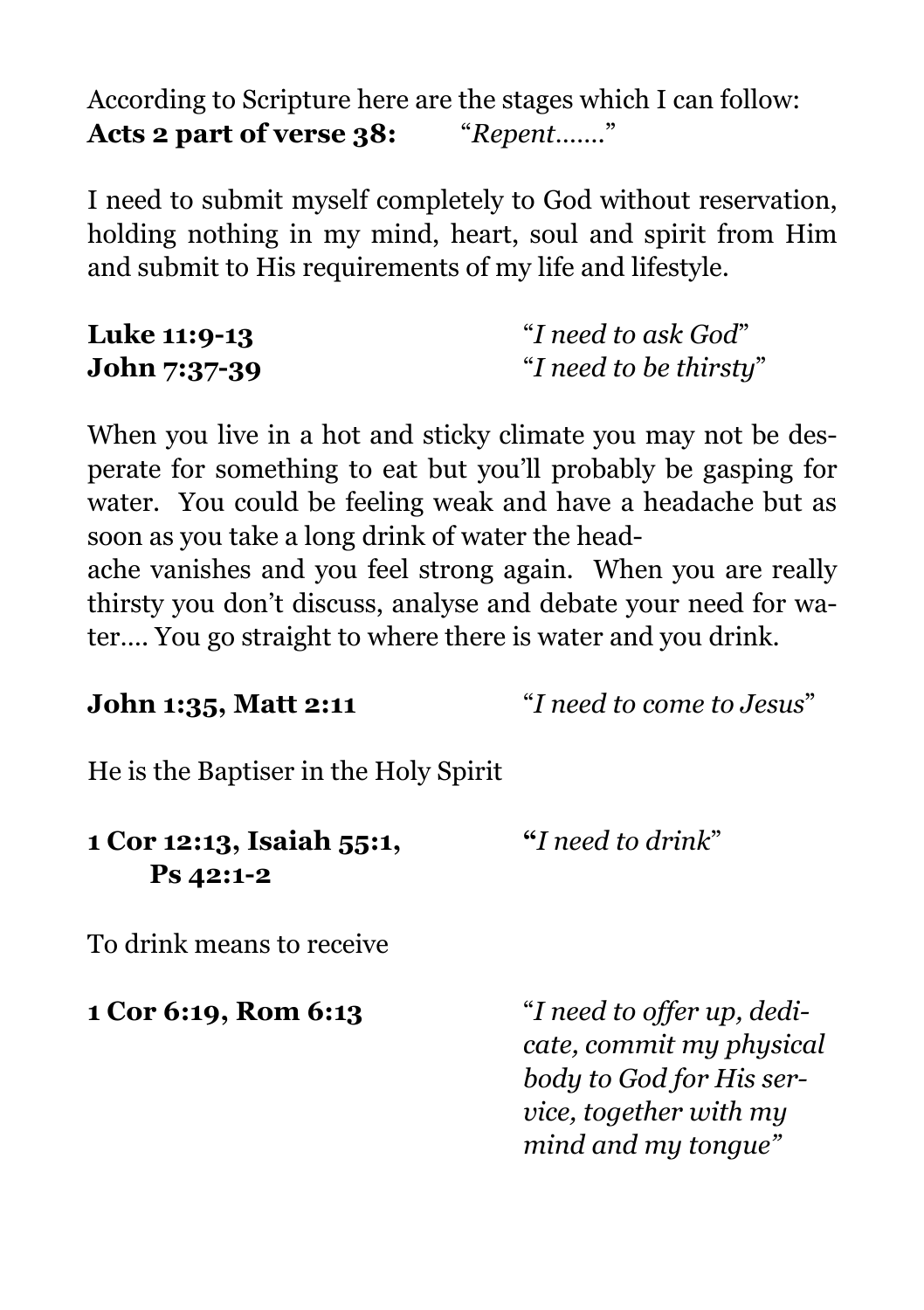**James 3:8** says my tongue needs to be under God's control, and we are told in Matthew 12:34 that if there is an overflow of God in my heart my mouth will speak, praise, sing, prophesy, speak in tongues, use encouraging words.

We could pray along these lines and perhaps you would like to pray the following words….

> '*Lord Jesus, I am thirsty for the fullness of Your Holy Spirit. I ask You to forgive me for trying to do things in my own strength, and for not realising that there needs to be more of You and less of me in my life. I present my body to You as a temple for your Holy Spirit. And I commit my mind, and all my thinking, my tongue and all its speech to Your Holy Spirit. Fill me I pray, pour out Your Holy Spirit upon me, let Your Holy Spirit overflow from me and let me come to You constantly to drink and to be filled. I receive Your Holy Spirit and I thank You for filling me'*.

> > Amen